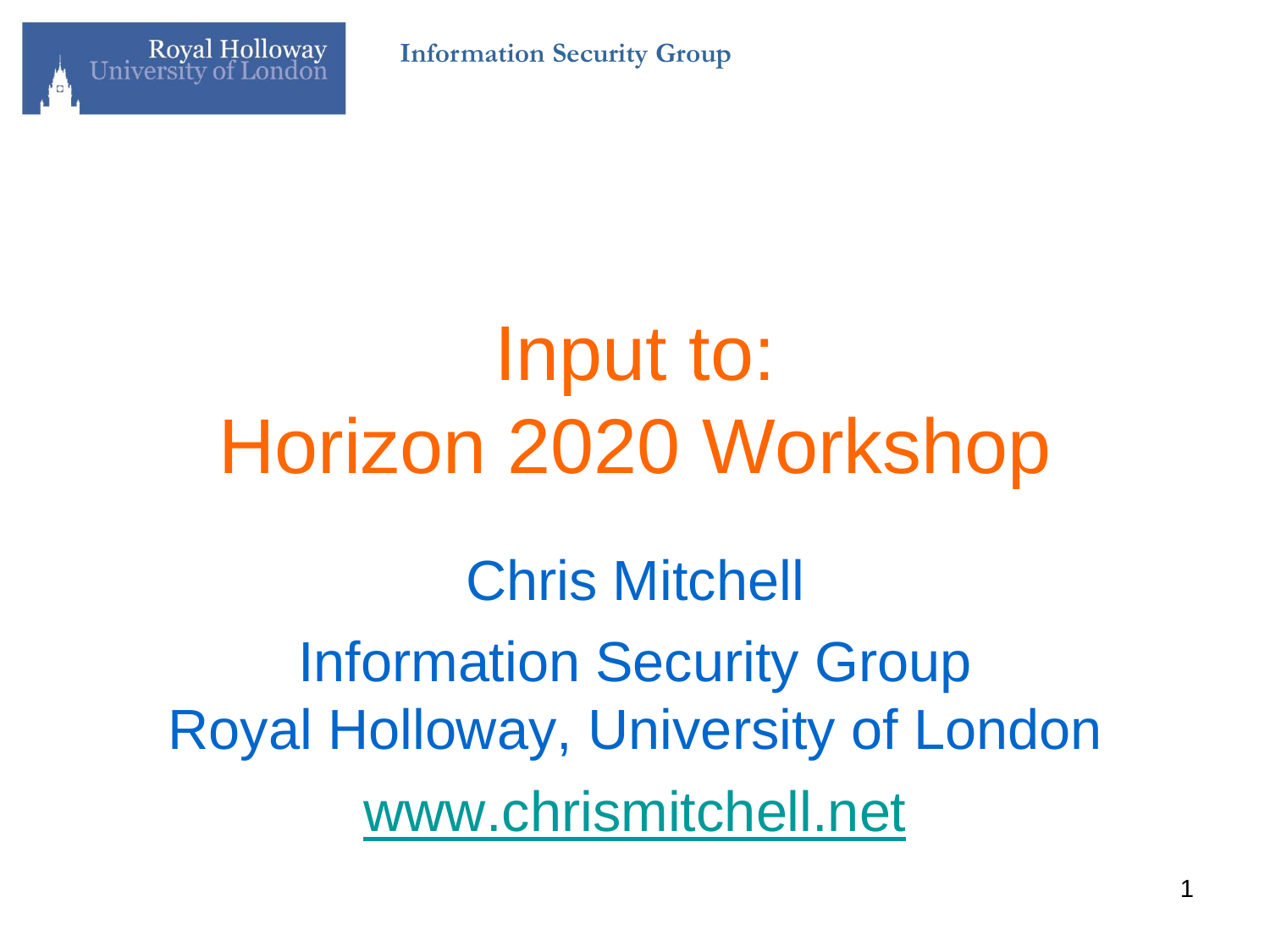### What is the question?

- Considering what research to fund is probably not the right question.
- Need to start by considering what the big problems are in cyber security.
- Then look at what needs to be done to fix them.
- If part of the answer is 'more research needed on x' then fund such research, but also need to do the other things.
- Indeed, more research is likely to be only a very small part of the picture ... 2012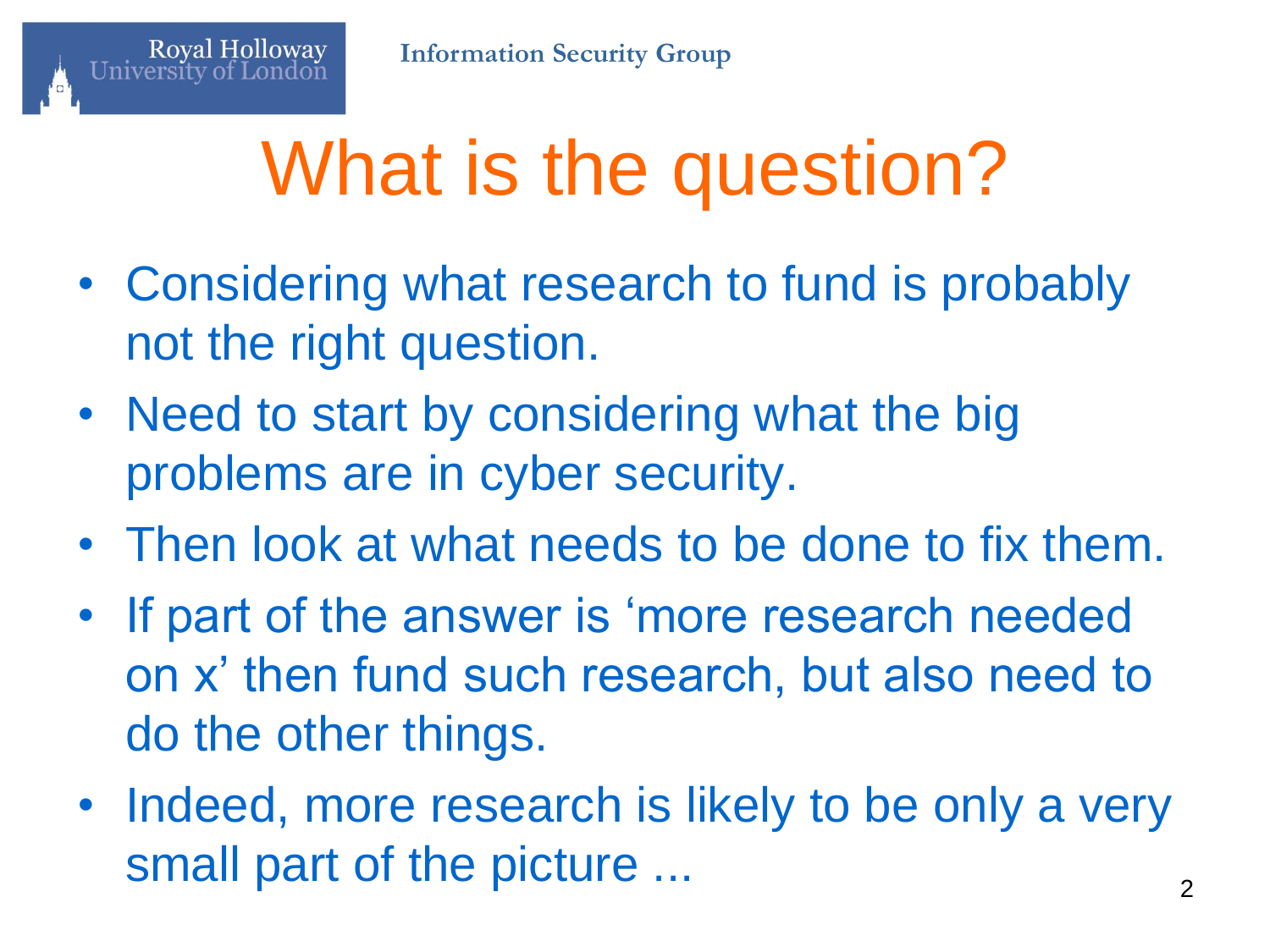

#### **Background**

- Look at one problem I see as being a big deal ...
- We have plenty of good security technology, including for example:
	- a wide range of internationally standardised cryptographic algorithms, many of which have mathematical security proofs;
	- a broad portfolio of internationally standardised general purpose security protocols, again many of which have security proofs;
	- an established set of secure system development methods and tools, use of which should help to minimise risks of security vulnerabilities arising from poor design and implementation of systems;
	- experience in some industry sectors (notably the PC sector) painfully derived from having to clean up the mess from not taking notice of the need for security in the first place.  $3^3$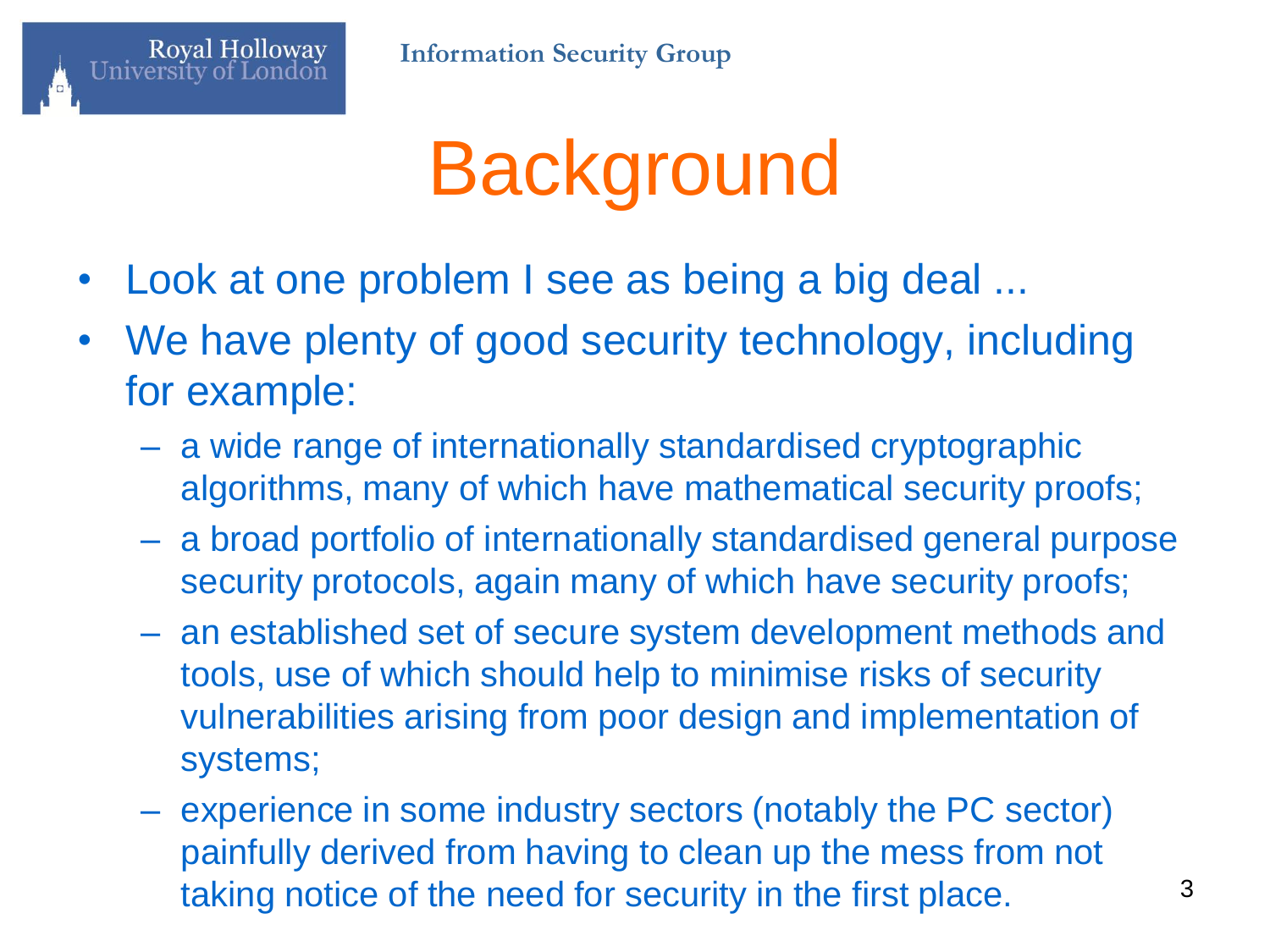# Falling through the cracks ...

- Despite this rich base of security technology:
	- systems are very commonly designed which do not use the state of the art security technology (a big gap);
	- recent experience suggests that implementers are doing a very bad job of implementing securityrelevant protocols, even if they are well-specified and well-designed (a yawning chasm);
	- more generally, developers are simply not building with security in mind (whether or not security functionality is explcitily involved).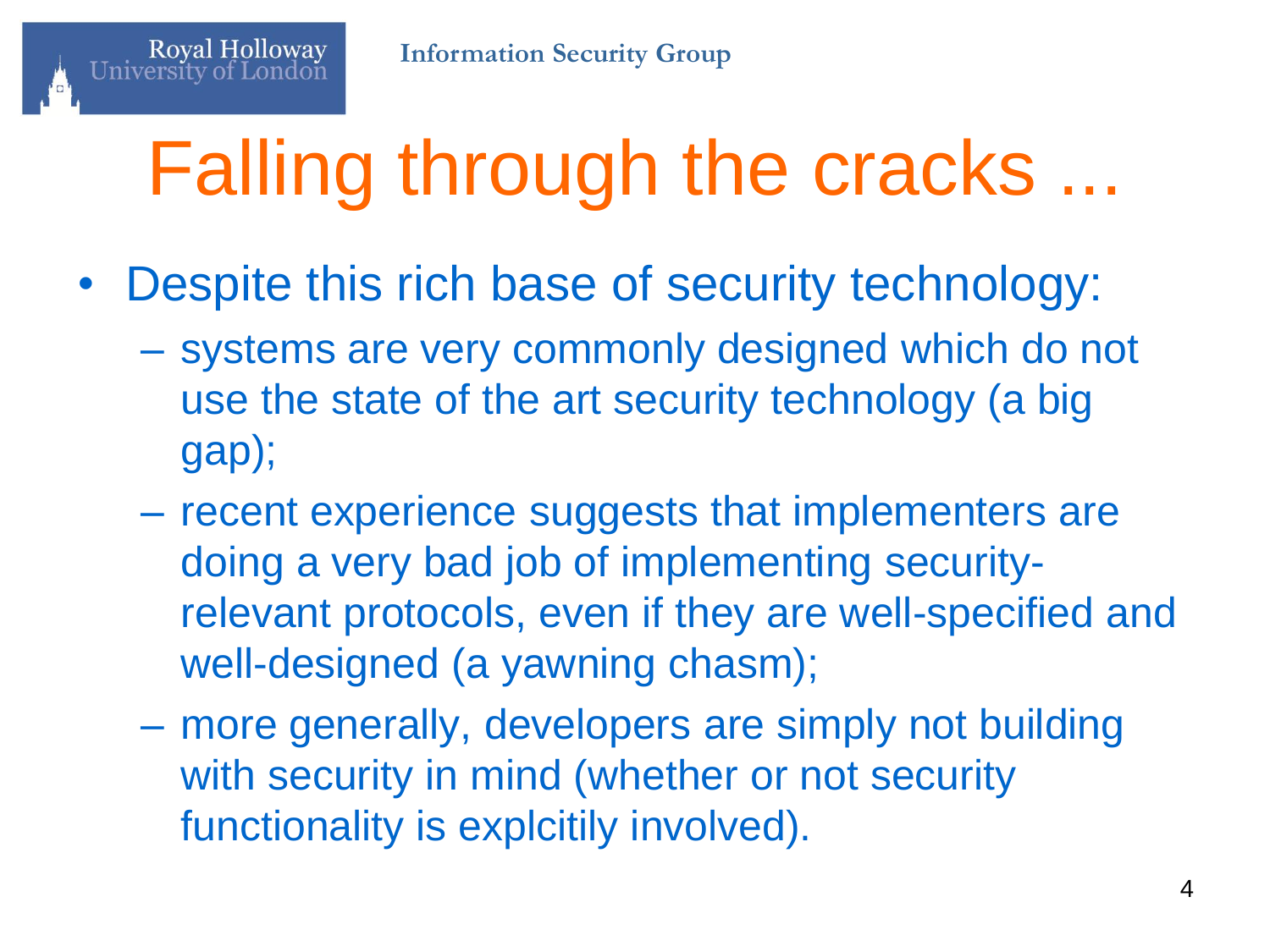# Fixing the problems

- What can be done to close these gaps?
	- **Scope the problem**: look at current products and systems and test them – e.g. US work on looking a security of cars.
	- **Create development aids**: develop public domain tools, systems, and processes to enable system designers to make better systems and test them.
	- **Educate industry**: develop better undergraduate curricula in engineering and computing; run education events for practitioners.
	- **Make it happen**: develop standards, regulations, codes of practice ... 5